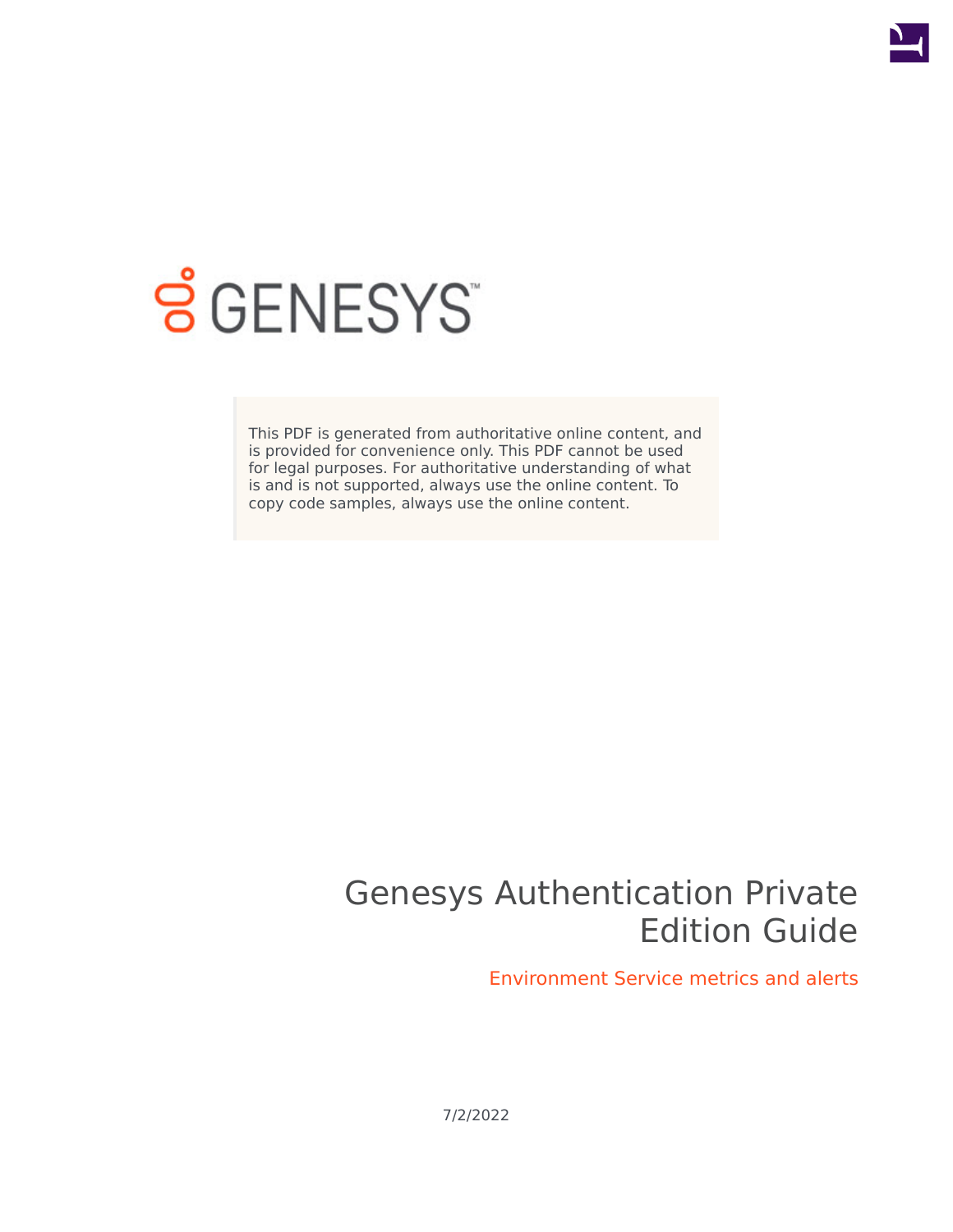Find the metrics Environment Service exposes and the alerts defined for Environment Service.

### Contents

- 1 [Metrics](#page-2-0)
- 2 [Alerts](#page-2-1)